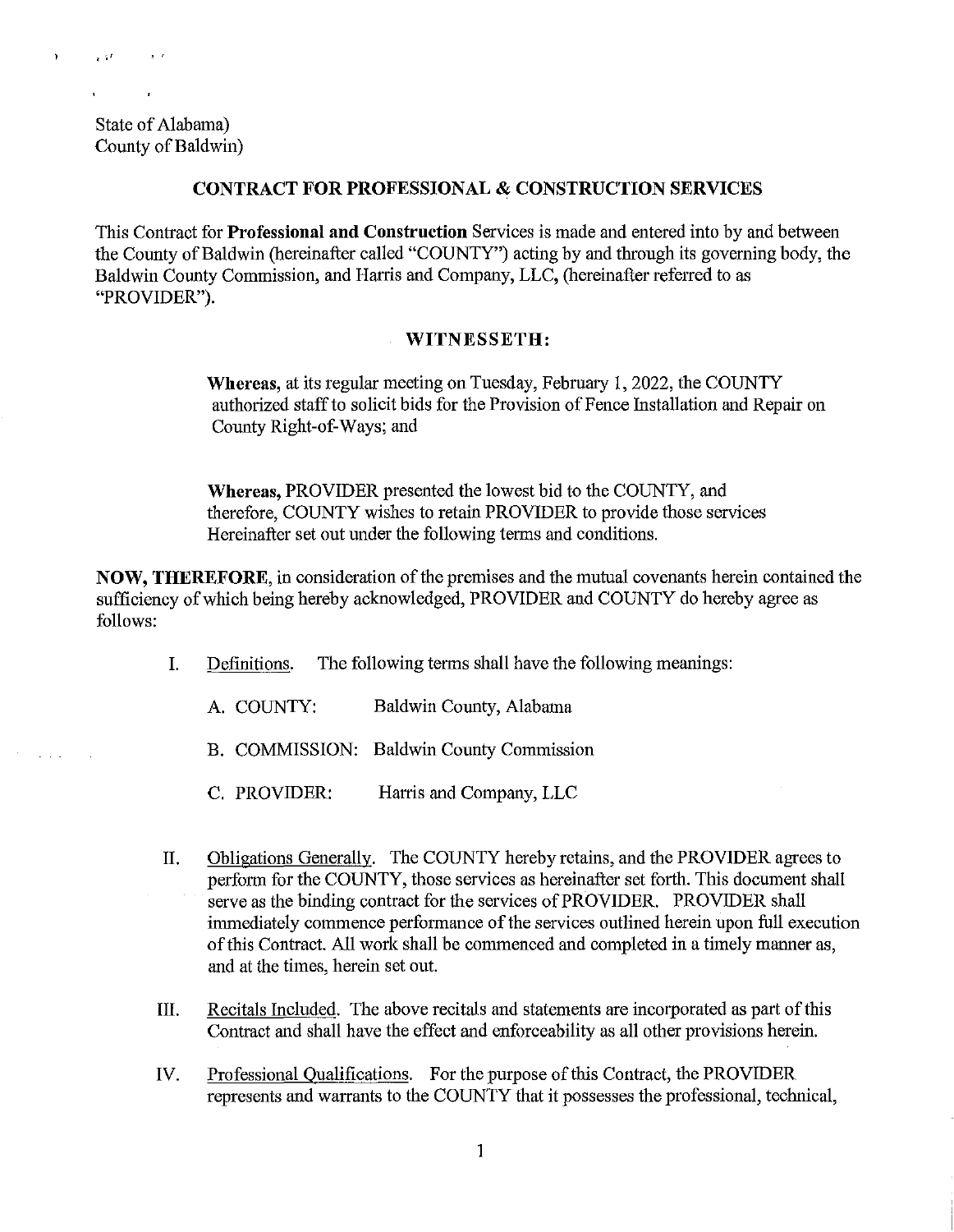and administrative personnel with the specific experience and training necessary to provide the professional services required herein.

V. No Prohibited Exclusive Franchise. The COUNTY neither perceives nor intends, by this Contract, a granting of an exclusive franchise or violation of Art. I, Section 22 of the Alabama Constitution.

 $\mathcal{L}$ 

 $\alpha$  ,  $\beta$  ,  $\beta$ 

 $\sim$   $\mu$   $\beta$ 

- VI. Representation/Warranty of Certifications, Etc. PROVIDER represents and warrants that PROVIDER is presently certified, licensed and otherwise permitted under all necessary and applicable laws and regulations to perform the services herein, and that PROVIDER shall renew, maintain, and otherwise ensure that all such certifications, licenses, and permits are current and valid, without interruption, for and through completion of the services. The representation and warranty aforesaid is a material inducement to the COUNTY in entering this Contract, and the parties agree that the breach thereof shall be deemed material at the County's option.
- VII. Legal Compliance. PROVIDER shall at all times comply with all applicable Federal, State, local and municipal laws and regulations.
- VIII. Independent Contractor. PROVIDER acknowledges that it is an independent contractor, and PROVIDER shall at all times remain as such in performing the services under this Contract. PROVIDER is not an employee, servant, partner, or agent of the COUNTY and has no authority, whether express or implied, to contract for or bind the COUNTY in any manner. The parties agree that PROVIDER shall be solely responsible for and shall have full and unqualified control over developing and implementing its own means and methods, as it deems necessary and appropriate in providing the aforementioned services, and that the COUNTY's interests herein are expressly limited to the results of said services. PROVDIER is not entitled to unemployment insurance benefits, and PROVIDER is responsible for and obligated to pay any and all federal and state income tax on any monies paid pursuant to this Contract.
	- IX. No Agency Created. It is neither the express nor the implied intent of PROVIDER or COUNTY to create an agency relationship pursuant to this Contract. Therefore, the PROVIDER does not in any manner act on behalf of COUNTY and the creation of such a relationship is prohibited and void.
	- X. Unenforceable Provisions. If any one or more of the provisions contained herein shall, for any reason, be held to be invalid, illegal or unenforceable in any respect, then such provision or provisions shall be deemed severable from the remaining provisions hereof, and such invalidity, illegality or unenforceability shall not affect any other provision hereof. This Contract shall be construed as if such invalid, illegal or unenforceable provision had never been contained herein.
	- XI. Entire Agreement. This Contract represents the entire and integrated agreement between COUNTY and PROVIDER and supersedes all prior negotiations,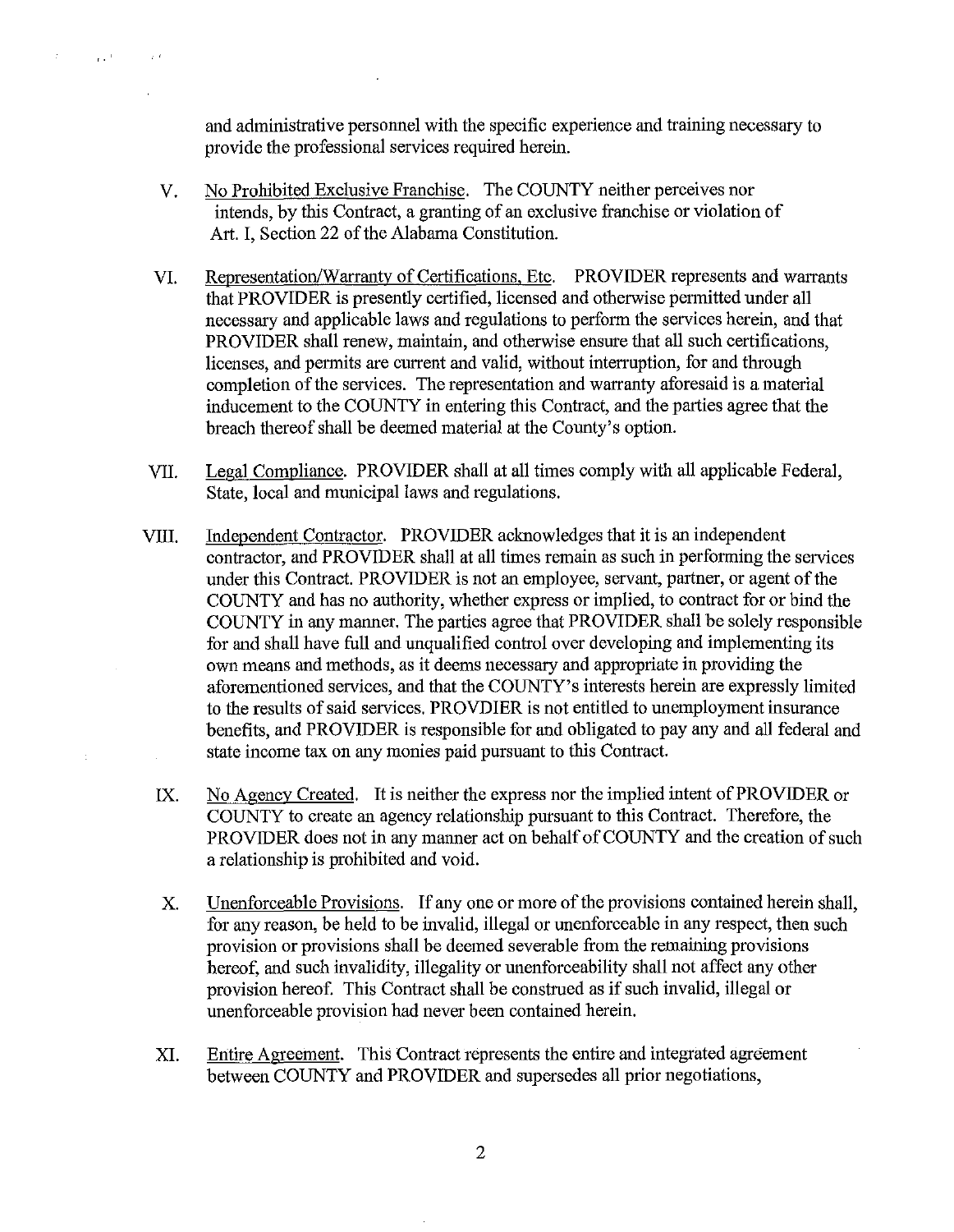XXI. Method of Payment. PROVIDER shall submit invoices to the COUNTY for payment for work perfonned. Such invoice shall be accompanied by a detailed account of compensation to be paid PROVIDER.

 $\sim 10^4$ 

**Contractor** 

Payment shall be made by the COUNTY within thirty (30) days of the approval of the invoice submitted by the PROVIDER. The COUNTY agrees to review and approve invoices submitted for payment in a timely manner.

- XXII. Effective and Termination Dates. This Contract shall be effective for twelve (12) months and commence immediately upon the same date as its full execution, with an option to issue two (2) twelve (12) month contracts or extend the first contract until such time that a new contract can be bid and awarded. Any additional contract or extension will be at the same prices, terms, and conditions. Any successive contract(s) must have the written approval of both the County and the Vendor no later than thirty (30) days prior to the expiration of the original contract. [Nothing herein stated shall prohibit the parties from otherwise terminating this Contract according to the provisions herein.]
- XXIII. Force Majeure. The Parties hereto shall incur no liability to the other if performance becomes impossible or impracticable by reason on an event or effect that the parties could neither have anticipated nor controlled. This allowance shall include both an act of nature and acts of third parties. Any costs that would otherwise be incurred and/or necessitated by the provisions herein shall be alleviated for either party by such event or effect.
- XXIV. Indemnification. Provider shall indemnify, defend and hold County and its Commissioners, affiliates, employees, agents, and representatives (collectively "County") harmless from and against any and all claims, demands, liabilities, damages, losses, judgments, costs, and expenses including, without limitations, attorneys' fees, for any and all personal injury (including death) and property damage of any kind or nature whatsoever, incurred by, asserted against, or imposed upon County, as a result of or in any manner related to provision of services hereunder, or any act or omission, by Provider. Contractor shall provide the COUNTY with proof of general liability coverage including the COUNTY as an additional insured. This indemnification shall survive the expiration of this Contract.
- XXV. Number of Originals. This Contract shall be executed with three (3) originals, each of which are equally valid as an original.
- XXVI. Governing Law. This Contract in all respects, including without limitation its formation, validity, construction, enforceability, and available remedies, shall be governed by the laws of the State of Alabama, without regard to Alabama conflict of law principles.
- XXVII. Insurance. Prior to performing services pursuant to this Contract, Provider shall carry, with insurers satisfactory to County, throughout the term of hereof, Auto Liability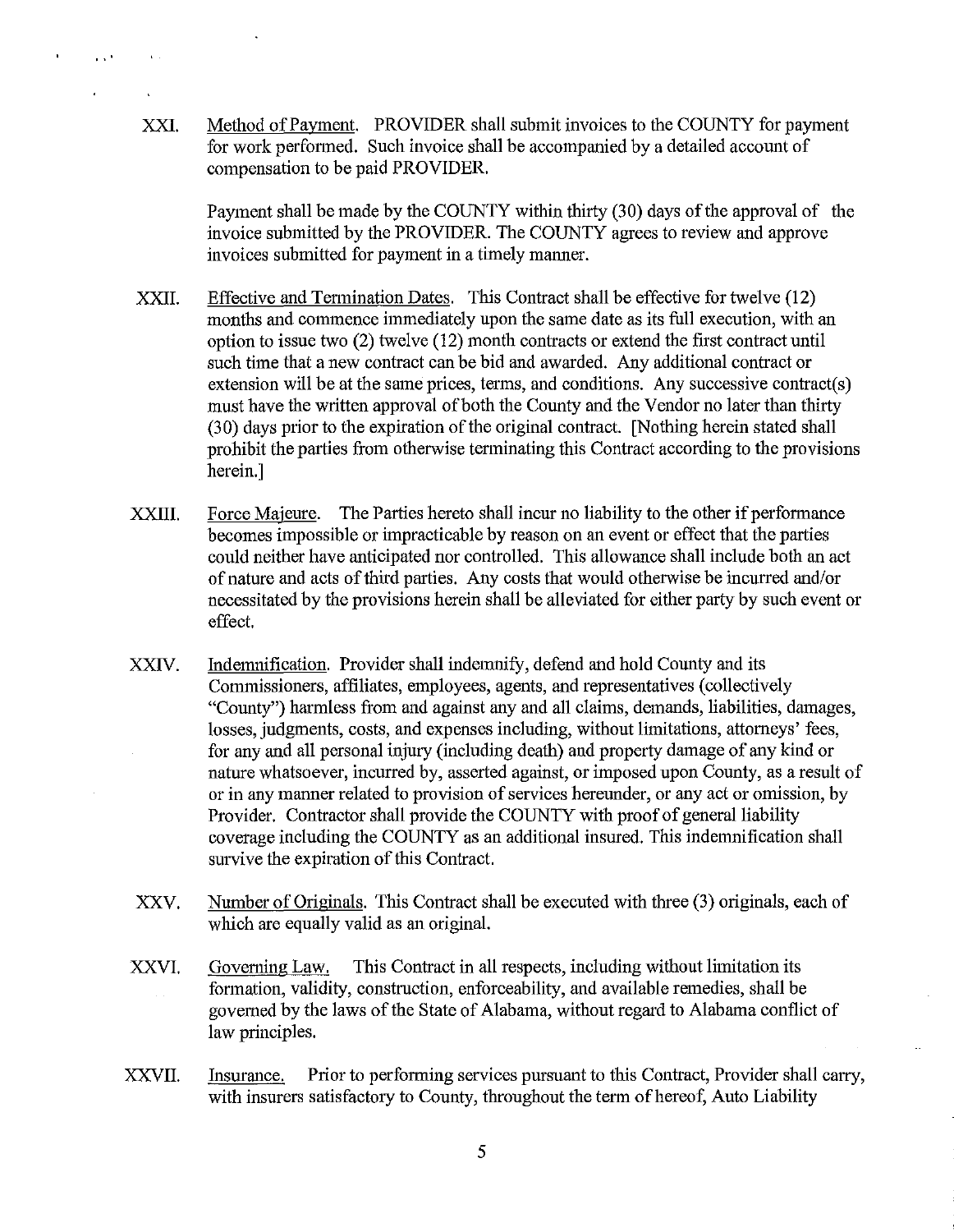Insurance, including owned, hired and non-owned vehicles, with limits of not less than \$1,000,000, combined single limit, for both bodily injury liability and property damage liability each occunence, Commercial General Liability Insurance, including all contractual liability hereunder, with limits not less than \$1,000,000, combined single limit, for both bodily injury liability and property damage liability each occurrence, and Worker's Compensation Insurance, meeting the statutory limits of the State of Alabama and Employer's Liability Insurance fully covering all employees and supervisors participating in the work at the subject property site. All liability insurance shall name the County as an additional insured. Prior to commencing operations hereunder, a Certificate of Insurance evidencing such coverage, satisfactory to County, shall be furnished to County, which shall specifically state that such insurance shall provide for at least ten (10) days' notice to County in the event of cancellation, termination or any change in such insurance policies. The workers compensation certificate shall bear an endorsement clearly evidencing a waiver of the right of subrogation against County and County Representatives. Should Provider fail to furnish current evidence upon demand of any insurance required hereunder, or in the event of cancellation, termination or change in any such insurance, County may, at its option, suspend this Contract until insurance is obtained, terminate this Contract immediately without further action, or hold Provider in material default and pursue any and all remedies available.

IN WITNESS WHEREOF, the parties hereto have executed this contract on the last day of execution by the COUNTY as written below.

**COUNTY JAMES E. BALL** Date Chairman

ATTEST:

TTEST:<br>*Vandaff.Cek* 

RONALD'J. CINK/<br>Budget Director

Date.



## **NOTARY AND SIGNATURE PAGE TO FOLLOW**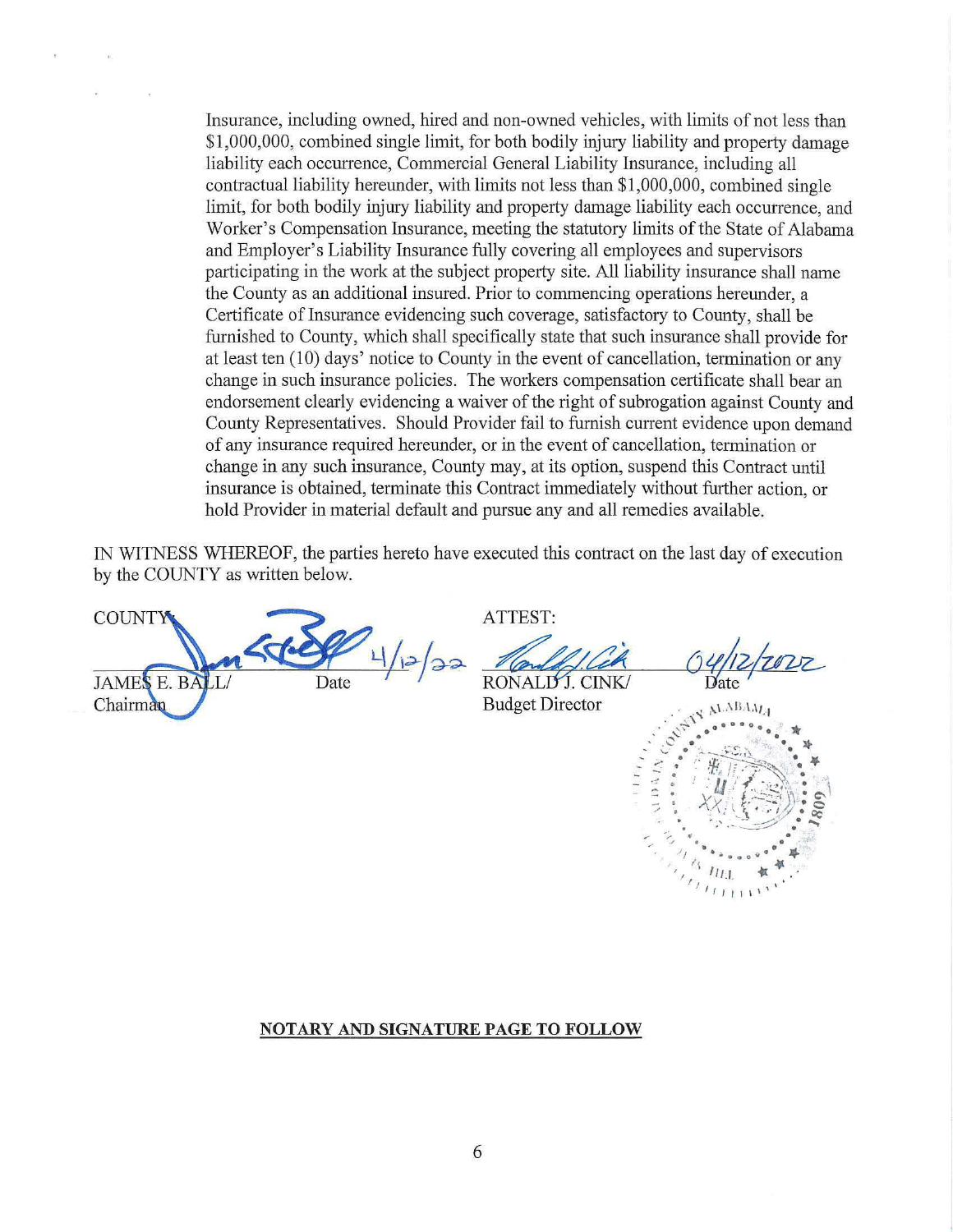State of Alabama)

County of Baldwin)  $\int \mathcal{U} \left( \int \mathcal{U} \right) dV$  Notary Public in and for said County, in said State, hereby certify that, James E. Ball, whose name as Chairman of Baldwin County Commission, and Ronald J. Cink, whose name as Budget Director, are known to me, acknowledged before me on this day that, being informed of the contents of the Contract for Professional and Construction Services, they, as such officers and with full authority, executed same knowingly and with full authority to do so on behalf of said Commission.

Given under my hand and official seal, this the day of  $\frac{d}{dx}$   $\left| \right|$  $2022.$ 

Notary Public My Commission Expires



**My Commission Expires: July 14, 2025** 

**PROVIDER:** 

SUIDER:<br>Harris and Company, LLC<br>3y Ceeles Herris Date **Harris and Company, LLC**  $19 - 11 - 2023$  $\n By  $\overline{C}$  (eventually  $H_{\text{Carnus}}$  /Date$  $Its _{F}{\scriptstyle \alpha}$  regular

State of Alabama)

County of Baldwin)  $\frac{\mathcal{H}}{\mathcal{H}}$  Notary Public in and for said County and State, hereby certify that as  $\frac{\mathcal{H}}{\mathcal{H}}$  of Harris and Company, LLC, whose name is signed to of Harris and Company, LLC, whose name is signed to the foregoing in that capacity, and who is known to me, acknowledged before me on this day that, being informed of the contents of the foregoing, he executed the same voluntarily on the day the same bears date for and as an act of said Harris and Company, LLC.

GIVEN under my hand and seal on this the  $\frac{1}{4}$  day of  $\frac{1}{4}$ , 2022.

Notary Public My Commission Expires